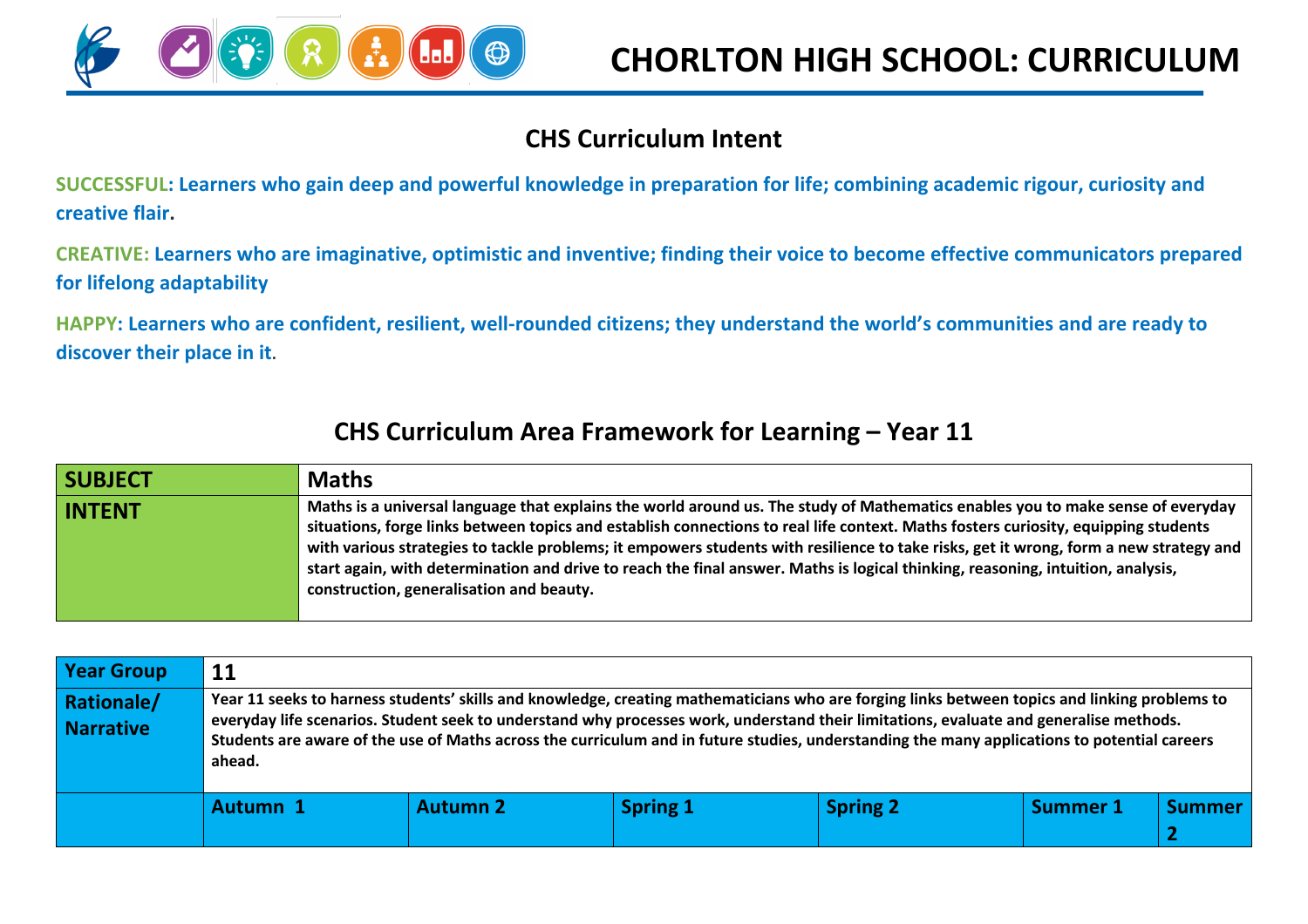

# **CHORLTON HIGH SCHOOL: CURRICULUM**

| <b>KNOWLEDGE</b> | Number and Calculator                                    | Data Types and Sampling                          | Surface Area and Volume                              | Revision based topics      | Revision based     |  |
|------------------|----------------------------------------------------------|--------------------------------------------------|------------------------------------------------------|----------------------------|--------------------|--|
|                  | skills (find the reciprocal of                           |                                                  |                                                      | tailored to students'      | topics tailored to |  |
|                  | simple numbers/fractions                                 | Sequences                                        | <b>Collecting and Displaying</b>                     | specific learning needs as | students'          |  |
| mentally)        |                                                          |                                                  | Data                                                 | identified through use of  | specific learning  |  |
|                  |                                                          | Equations, Iteration                             |                                                      | PLCs and practice          | needs as           |  |
| Measures         |                                                          | (Quadratic Sequences,                            | Co-ordinates                                         | examinations.              | identified         |  |
|                  |                                                          | Quadratics and                                   |                                                      |                            | through use of     |  |
|                  | <b>Accuracy and Bounds</b>                               | Polynomials) (rearrange                          | Transformations                                      |                            | PLCs and           |  |
|                  |                                                          | simple equations; use                            | (recognise whether a                                 |                            | practice           |  |
|                  | Factors, Multiples and                                   | systematic trial and                             | reflection is correct)                               |                            | examinations.      |  |
|                  | Primes (use prime                                        | improvement to find the                          |                                                      |                            |                    |  |
|                  | factorisation to represent                               | approximate solution to                          | Ratio (express a                                     |                            |                    |  |
|                  | a number as a product of                                 | one decimal place of                             | multiplicative relationship                          |                            |                    |  |
|                  | its primes using index                                   | equations such as $x^3 = 29$ )                   | between two quantities as                            |                            |                    |  |
| notation)        |                                                          |                                                  | a ratio or a fraction)                               |                            |                    |  |
|                  |                                                          | <b>Simultaneous Equations</b>                    |                                                      |                            |                    |  |
| Expressions      |                                                          |                                                  | Probability (use tree                                |                            |                    |  |
|                  |                                                          | Perimeter and Area (use                          | diagrams to calculate the                            |                            |                    |  |
|                  | Indices and Surds (recall                                | and apply Pythagoras'                            | probability of two                                   |                            |                    |  |
|                  | that $n^0 = 1$ and $n^{-1} = 1/n$ for                    | theorem to solve                                 | dependent events; use                                |                            |                    |  |
|                  | positive integers n as well                              | problems)                                        | tree diagrams to calculate                           |                            |                    |  |
|                  | as $n^{1/2}$ = Vn and $n^{1/3}$ = <sup>3</sup> Vn        |                                                  | the probability of two                               |                            |                    |  |
|                  | for any positive number n;                               |                                                  | independent events)                                  |                            |                    |  |
|                  | simplify surd expressions<br>involving squares (e.g. V12 |                                                  |                                                      |                            |                    |  |
|                  | $= \sqrt{(4 \times 3)} = 2 \sqrt{3}$ ; simplify          | Proportion and Rates of                          | Constructions (draw the<br>locus equidistant between |                            |                    |  |
|                  | surd expressions involving                               | Change (express a<br>multiplicative relationship | 2 points or from a point;                            |                            |                    |  |
| squares)         |                                                          | between two quantities as                        | produce shapes and paths                             |                            |                    |  |
|                  |                                                          | a ratio or a fraction; use                       | by using descriptions of                             |                            |                    |  |
|                  | Geometry of 2D and 3D                                    | compound interest)                               | loci)                                                |                            |                    |  |
| <b>Shapes</b>    |                                                          |                                                  |                                                      |                            |                    |  |
|                  |                                                          |                                                  | Linear Graphs (know that                             |                            |                    |  |
|                  | Angles and polygons                                      |                                                  | the gradient of a line is the                        |                            |                    |  |
|                  |                                                          |                                                  | change in y over change in                           |                            |                    |  |
|                  |                                                          |                                                  | x; know that a line                                  |                            |                    |  |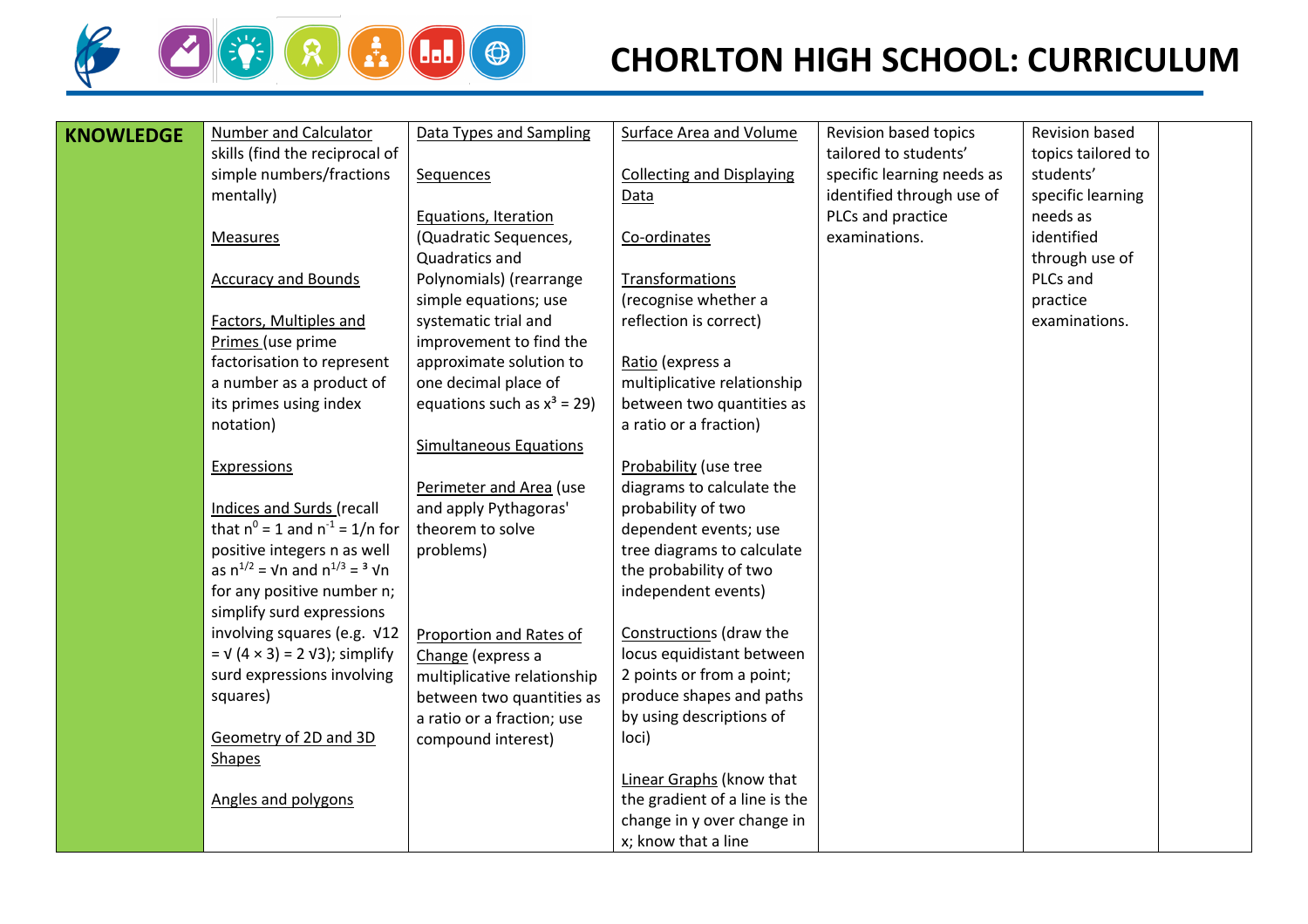

|                            | Fractions, Decimals and           |                                    | perpendicular to the line y           |  |  |
|----------------------------|-----------------------------------|------------------------------------|---------------------------------------|--|--|
|                            | Percentages                       |                                    | $= mx + c$ , will have a              |  |  |
|                            |                                   |                                    | gradient of -1/m)                     |  |  |
|                            | <b>Trigonometry (find angles</b>  |                                    |                                       |  |  |
|                            | of elevation and angles of        |                                    | <b>Statistical Measures</b>           |  |  |
|                            | depression; know and              |                                    | Similarity, Congruence and            |  |  |
|                            | apply the sine rule a/sin A       |                                    | Scale (know that                      |  |  |
|                            | $= b/sin B = c/sin C$ to find     |                                    | enlargements of 2D                    |  |  |
|                            | unknown lengths and               |                                    | shapes produce similar                |  |  |
|                            | angles; know and apply            |                                    | shapes; understand that               |  |  |
|                            | the cosine rule $a^2 = b^2 + c^2$ |                                    | the ratio of any two sides            |  |  |
|                            | - 2bc cos A to find               |                                    | is constant in similar right-         |  |  |
|                            | unknown lengths                   |                                    |                                       |  |  |
|                            |                                   |                                    | angled triangles)                     |  |  |
|                            |                                   |                                    |                                       |  |  |
|                            | <b>Fractions</b>                  |                                    |                                       |  |  |
|                            |                                   |                                    |                                       |  |  |
|                            | Symbols                           |                                    |                                       |  |  |
|                            |                                   |                                    |                                       |  |  |
|                            |                                   |                                    |                                       |  |  |
| <b>SKILLS</b><br>$\bullet$ | 4 Operations                      | Multiplication<br>$\bullet$        | Drawing and labelling<br>$\bullet$    |  |  |
| $\bullet$                  | Solving multistep                 | <b>Division</b><br>$\bullet$       | axes                                  |  |  |
|                            | worded problems                   | Interpreting data<br>$\bullet$     | Comparing and<br>$\bullet$            |  |  |
| $\bullet$                  | Use of mathematical               | Pattern recognition<br>$\bullet$   | interpreting averages                 |  |  |
|                            | equipment                         | Understanding how<br>$\bullet$     | and range                             |  |  |
| $\bullet$                  | Reading scales                    | ratio/proportion link              | Identifying parallel and<br>$\bullet$ |  |  |
| $\bullet$                  | Rounding                          | together                           | perpendicular lines                   |  |  |
| $\bullet$                  | Recognising parts of a            | Solving an equation<br>$\bullet$   | Accurate use of<br>$\bullet$          |  |  |
|                            |                                   |                                    | mathematical                          |  |  |
|                            | whole                             | and checking whether               |                                       |  |  |
| $\bullet$                  | Substitution                      | it works through                   | equipment such as a                   |  |  |
| $\bullet$                  | Interpreting an                   | substitution                       | ruler, protractor and                 |  |  |
|                            | unfamiliar context and            | Confidence at using a<br>$\bullet$ | compass                               |  |  |
|                            | applying a method to              | calculator                         | Confidence at using a                 |  |  |
|                            | solve it                          | Interpreting an<br>$\bullet$       | calculator                            |  |  |
|                            | developing strategies             | unfamiliar context and             | Interpreting an<br>$\bullet$          |  |  |
|                            | for problem-solving,              |                                    | unfamiliar context and                |  |  |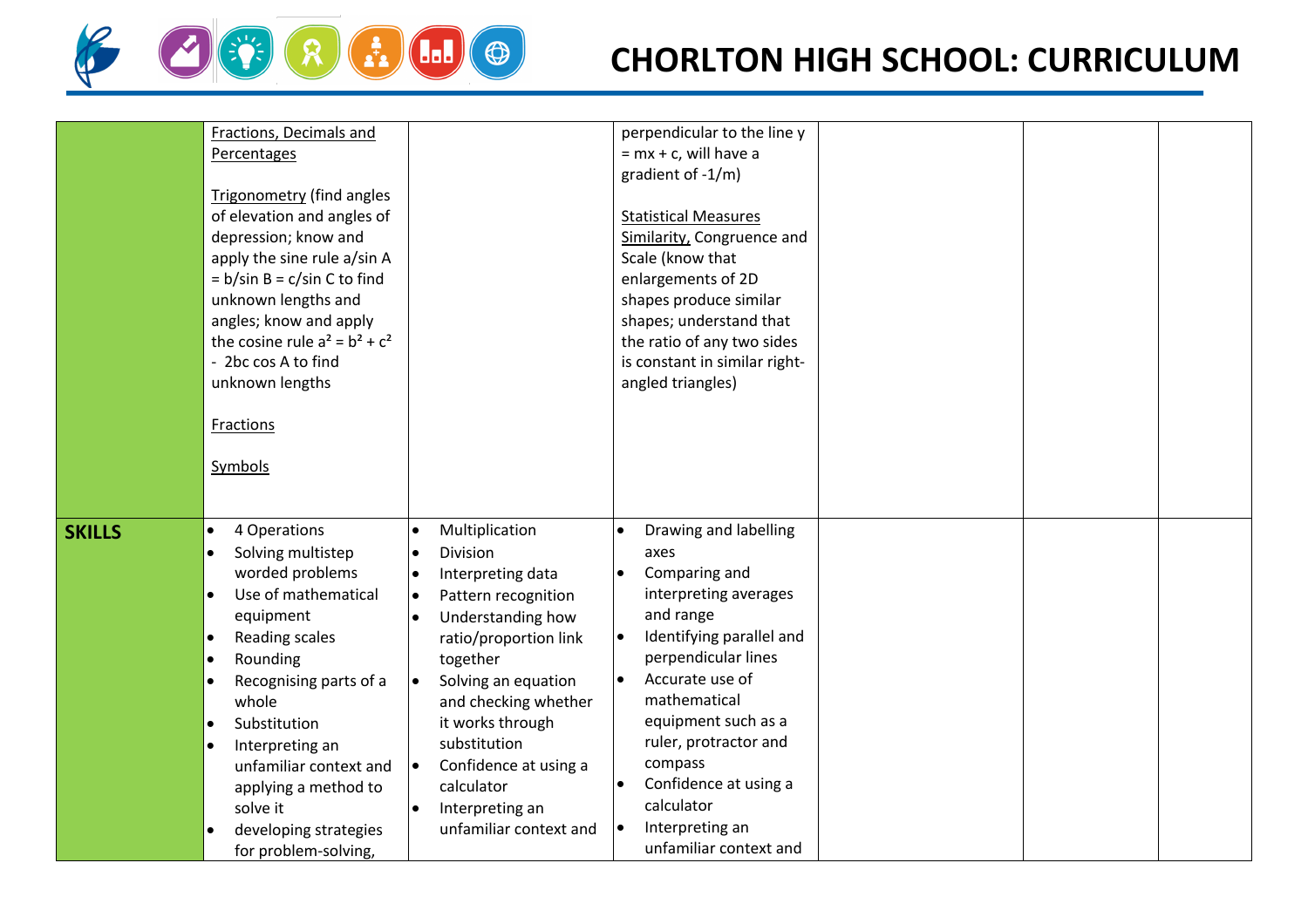

# **CHORLTON HIGH SCHOOL: CURRICULUM**

|                    | such as drawing a<br>diagram or using bar<br>modelling<br>finding an error in a<br>process and being able<br>to correct it<br>interpreting solutions<br>in the context of the<br>given problem,<br>ensuring an answer is<br>sensible<br>making and using<br>connections, which<br>may not be<br>immediately obvious,<br>between different<br>parts of mathematics | applying a method to<br>solve it<br>developing strategies<br>for problem-solving,<br>such as drawing a<br>diagram or using bar<br>modelling<br>finding an error in a<br>$\bullet$<br>process and being able<br>to correct it<br>interpreting solutions<br>$\bullet$<br>in the context of the<br>given problem,<br>ensuring an answer is<br>sensible<br>making and using<br>connections, which<br>may not be<br>immediately obvious,<br>between different<br>parts of mathematics | applying a method to<br>solve it<br>developing strategies<br>$\bullet$<br>for problem-solving,<br>such as drawing a<br>diagram or using bar<br>modelling<br>finding an error in a<br>$\bullet$<br>process and being able<br>to correct it<br>interpreting solutions<br>in the context of the<br>given problem,<br>ensuring an answer is<br>sensible<br>making and using<br>connections, which<br>may not be<br>immediately obvious,<br>between different<br>parts of mathematics |                                                                                                                                                                                                                                                                     |  |
|--------------------|-------------------------------------------------------------------------------------------------------------------------------------------------------------------------------------------------------------------------------------------------------------------------------------------------------------------------------------------------------------------|----------------------------------------------------------------------------------------------------------------------------------------------------------------------------------------------------------------------------------------------------------------------------------------------------------------------------------------------------------------------------------------------------------------------------------------------------------------------------------|----------------------------------------------------------------------------------------------------------------------------------------------------------------------------------------------------------------------------------------------------------------------------------------------------------------------------------------------------------------------------------------------------------------------------------------------------------------------------------|---------------------------------------------------------------------------------------------------------------------------------------------------------------------------------------------------------------------------------------------------------------------|--|
| <b>ASSESSMENTS</b> | Marking Point 1<br>Students will complete a<br>mock GCSE examination<br>paper for the new<br>specification 9-1 GCSE<br>during Week 3 of the<br>term. Students will be<br>provided with feedback on<br>their examination in the<br>form of a Personal<br>Learning Checklist and two<br>stars and a wish.                                                           | Marking Point 1<br>Students will complete<br>their November mock<br>examinations which will<br>inform any final set<br>movements in Spring 1<br>and determine tier of<br>entry.<br>Marking Point 2<br>Students will be assessed<br>on their written piece of<br>homework which assess                                                                                                                                                                                            | Students will complete<br>GCSE exams papers every<br>two weeks/weekly<br>dependent on ability.<br>Written feedback will be<br>given on this in the form of<br>a PLC and students will be<br>able to focus their revision<br>efforts on areas of<br>weakness.                                                                                                                                                                                                                     | Students will complete<br><b>GCSE exams papers every</b><br>two weeks/weekly<br>dependent on ability.<br>Written feedback will be<br>given on this in the form of<br>a PLC and students will be<br>able to focus their revision<br>efforts on areas of<br>weakness. |  |